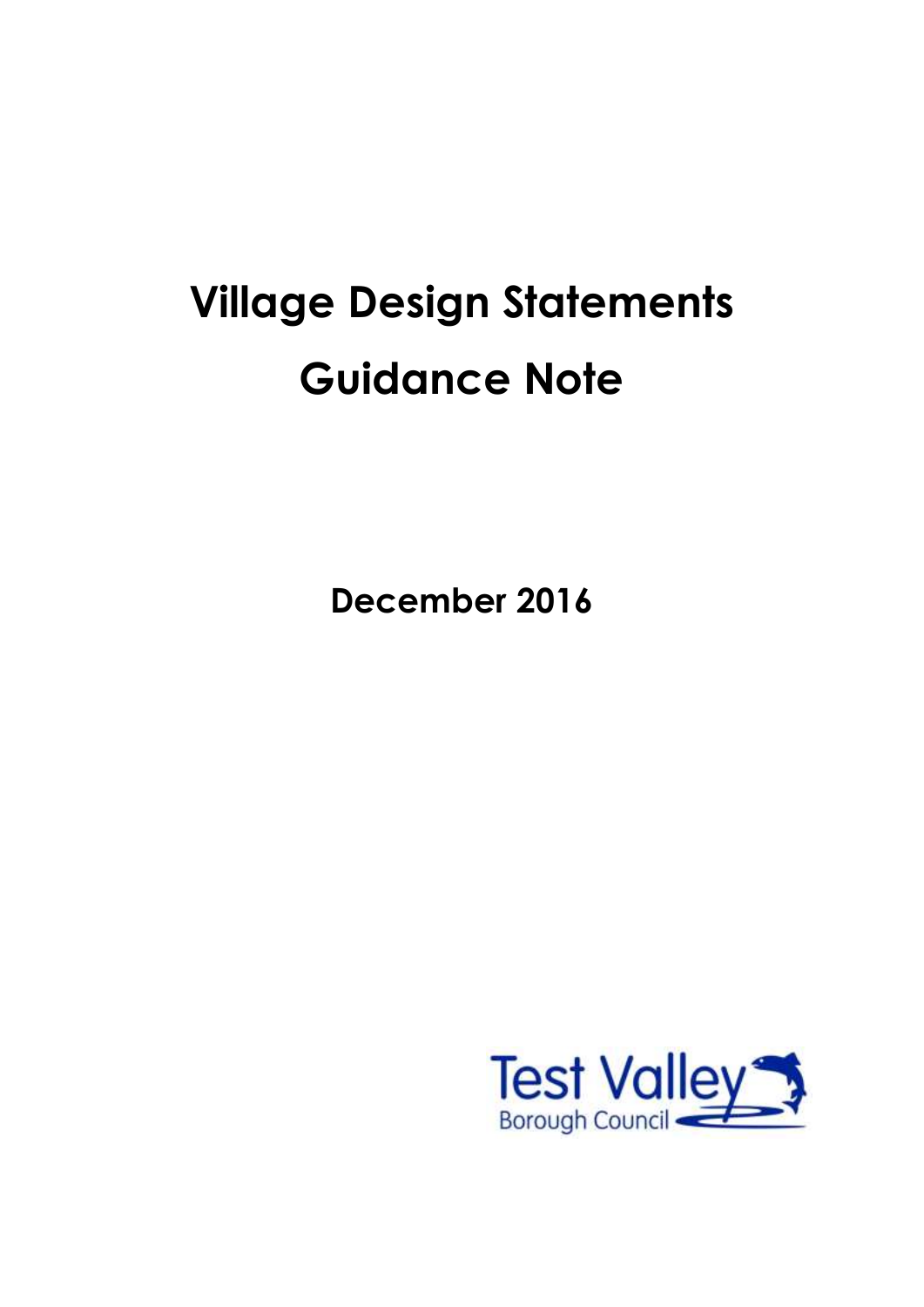## **VILLAGE DESIGN STATEMENTS (VDS)**

#### **THE PRODUCTION OF VILLAGE DESIGN STATEMENTS (AND TOWN DESIGN STATEMENTS) AND THE PROCEDURE FOR THEIR ADOPTION AS A SUPPLEMENTARY PLANNING DOCUMENT BY TEST VALLEY BOROUGH COUNCIL**

#### **1 Purpose**

- 1.1 The VDS should primarily set out what high quality design means for the village. It should provide a record of local distinctiveness, by describing the qualities and character of the village and make recommendations for design guidance. In this way it will set the context for the design of new development, of whatever scale. The intention should be to manage change and how it is carried out, so that it is in harmony with its setting and where possible enhances the local environment. The VDS should describe character of the village as a whole in terms of:
	- countryside and landscape setting;
	- form of the settlement; and
	- details of buildings and spaces.
- 1.2 A VDS is not however about whether or where future development should take place, this being the role of the Borough Local Plan. It should rather address aspects such as details of the design and materials.

#### **2 Village Design Statement Content**

- 2.1 In order to identify local distinctiveness and recommend design guidance, the VDS should concentrate upon providing a wellstructured assessment of the character and design elements of the village and its setting. You should therefore ensure that the VDS satisfactorily addresses the following tests;
	- Does it record and describe the unique character, design and local distinctiveness of the village's built and natural environment?
	- Do the guidelines for development refer to (and are aided by) any description of village history and character?
	- Will it assist in achieving a higher standard of design and informing the decisions of developers?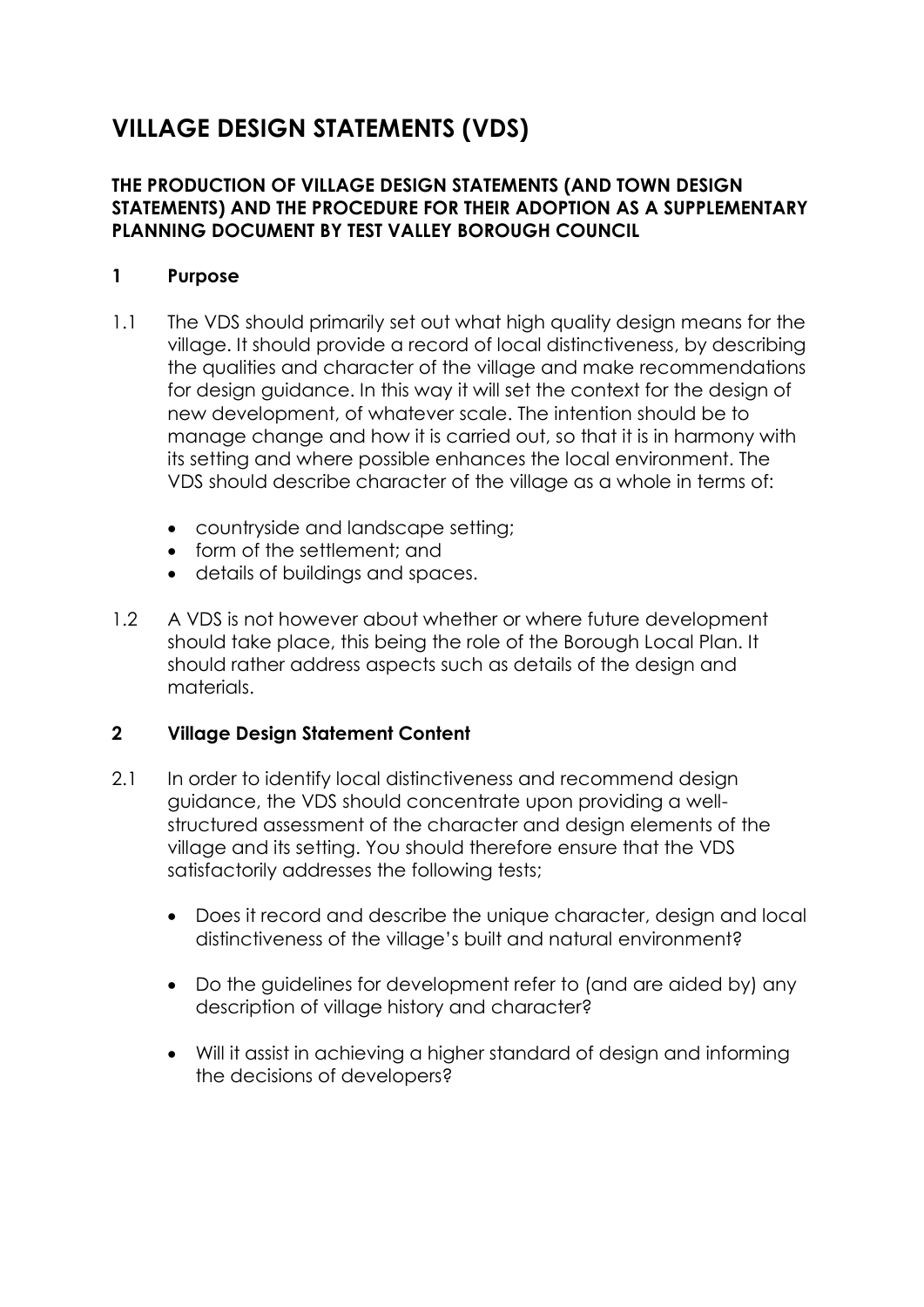- Does it provide design recommendations, under the following broad topics?
	- o Village setting & landscape, including views;
	- o Settlement pattern;
	- o Open & other spaces;
	- o Building form eg. height, shape etc.;
	- o Materials and fenestration & chimney details;
	- o Streets & street furniture;
	- o Trees, hedges & other landscape features;
	- o Boundary features eg. walls, fences, etc.
- Does it include an explanation of exactly what is intended by the design recommendations and how they should be achieved in practice?
- Does it relate to the village as a whole including the immediate surroundings which are important in contributing to aspects of its setting? (The extent of any coverage beyond this, e.g. the whole parish, is for individual VDS determination).
- Are complementary links made to (and guidelines accord with) existing planning policies and guidance adopted by the Council e.g. Borough Local Plan and Conservation Area documents? A Conservation Area document is likely however to only cover part of the village, whilst the VDS should include the whole.
- Is it compatible with the Borough Local Plan?
- Does it avoid the use of phrases such as "must be", "must not", "no more" "no development" etc? Alternatives include, "wherever possible", "should" etc.

#### **3 Village Design Statement Format & Illustrative Material**

3.1 This in general, is for your own determination, although A4 portrait format would be the most suitable for ease of use. The 'standard' should similarly be a local decision. A glossy colour document may be produced, but black and white is equally suitable. The descriptive content and resulting design guidelines are the key element in giving the VDS value. Copies of completed VDS undertaken elsewhere are available from the Council, as general examples of content and presentation. All adopted VDS's are available on the Council's website.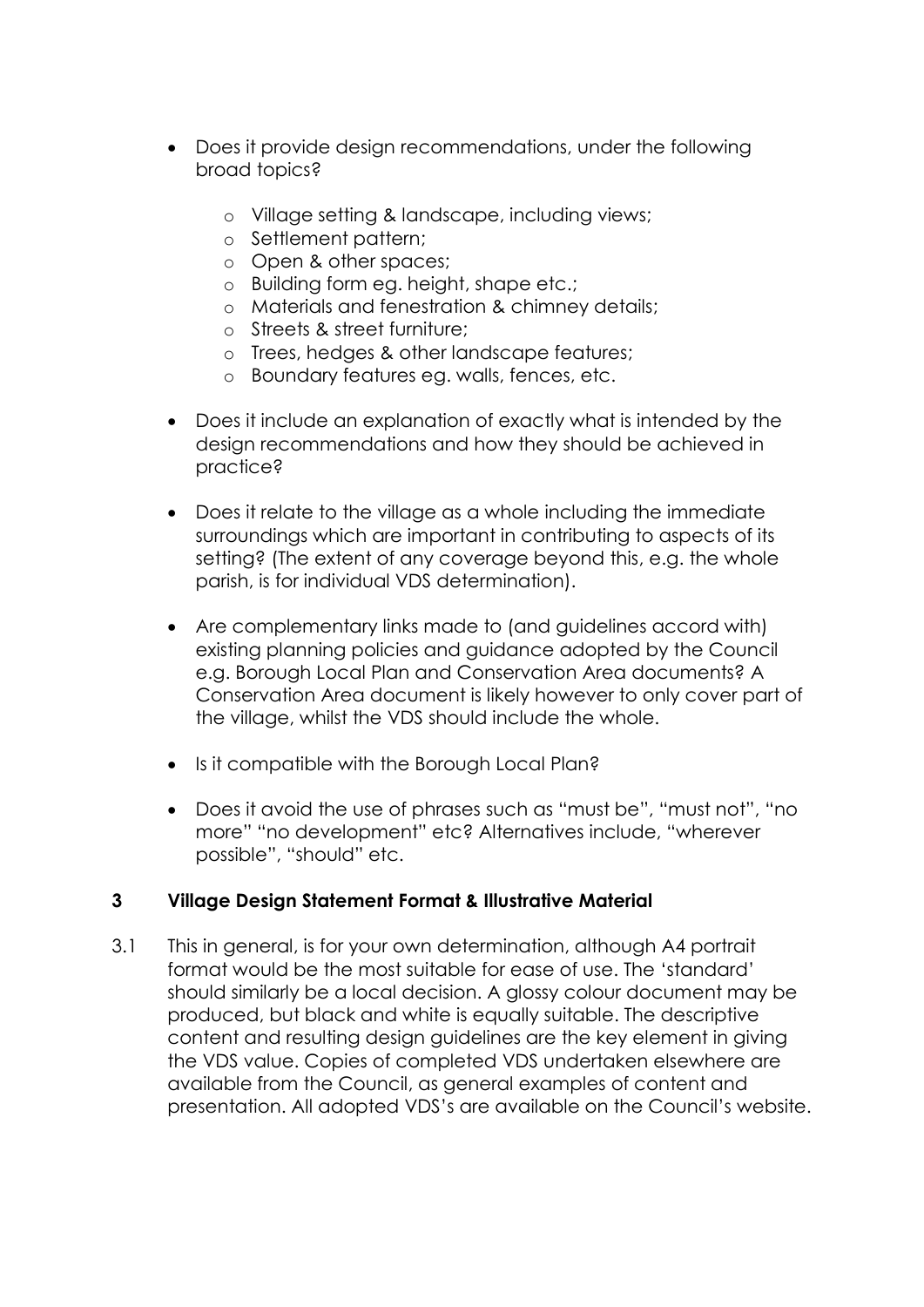- 3.2 The inclusion of photographs and sketches to illustrate the description of character and the design guidelines is desirable. The Council shares the copyright of aerial photographs taken from directly overhead at a approximate scale of 1:20,000. These should therefore be available for inclusion if desired, subject to the necessary copyright warning being attached.
- 3.3 An Ordnance Survey (OS) map of the village, and also the parish as a whole if desired, would be useful in expressing any geographically based features or design recommendations. The Council can provide maps to support the VDS preparation process. The Council's licence does not however allow for maps to provided for the inclusion in a VDS document. The incorporation of a map will require a specific licence for the VDS document to be obtained from OS, with the fee dependent upon the map size and the number of copies to be printed. A form is available from OS for this purpose.

#### **4 Community Involvement**

- 4.1 A central part of the VDS process is to give opportunities for as many of the local community as possible to contribute, and it should reflect the views of the village as a whole. The preparation procedure should enable wide community involvement and build towards a document which reflects local consensus. This is crucial in terms of its adoption as an SPD, since the weight accorded to the VDS will be increased if it has been the subject of public consultation and participation.
- 4.2 In considering the VDS for adoption as an SPD the following brief information should be available to support its submission:
	- How the VDS Co-ordinating Group formed.
	- The extent and type of publicity for the project.
	- The extent and opportunities for community participation and involvement during the various project stages.
	- The extent of further local consultation and the availability of a draft VDS in the village for public comments.
	- The extent of liaison and consultation with Borough Council planning officers during its preparation.
	- That the final draft of the VDS has the formal support and endorsement of the Parish Council.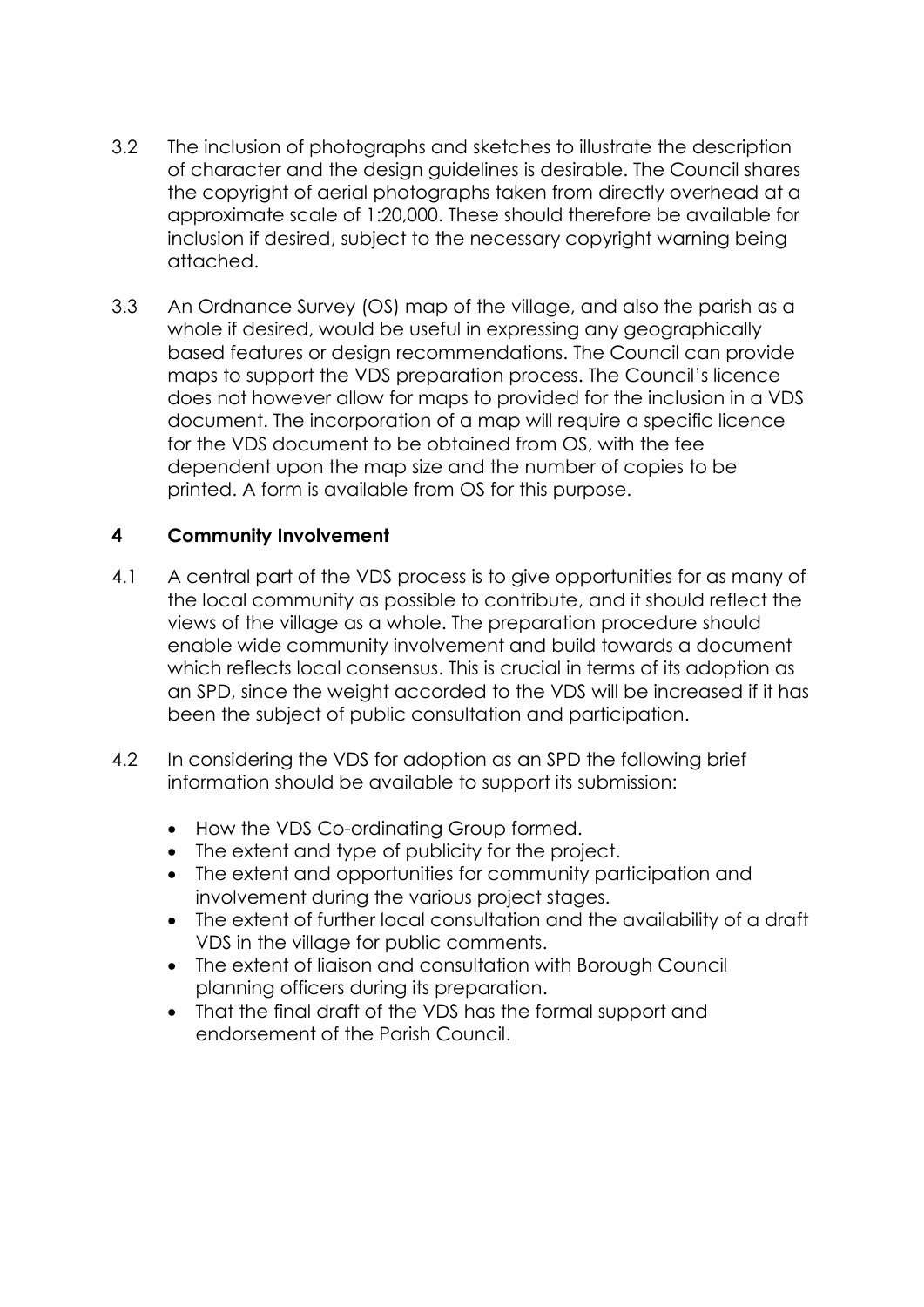#### **5 Preparation Process**

- 5.1 Preparations should be in line with the national guidance on VDS "Village Design-Making Character... in New Development<sup>1</sup>", which is available on the Council's website.
- 5.2 Whilst the VDS should be led by the local community, you are strongly encouraged to ensure that the Council are informed of progress and given the opportunity to provide comments.
- 5.3 A degree of Council input is necessary in order to ensure that the final form of the VDS is in keeping with established local and national planning policy and can therefore be considered suitable for adoption as an SPD by the Council as Local Planning Authority. It is emphasised however that the ownership of the VDS remains with the local community and should reflect their views*.*
- 5.4 The Council will provide the following levels of support;
	- 1. Officers will be available to provide guidance and advice, and will attend workshops or open days as an observer, when possible.
	- 2. Copies of the VDS at first, second and final draft stages may be forwarded to the Borough Council, in order that any potential difficulties can be addressed at an early stage by giving comments and advice on the specific planning content and wording of development guidelines. Following internal consultation the Borough Council will make best endeavours to aim to respond within four weeks.
	- 3. Financial assistance is also available via the Test Valley Community Planning Grant:
		- o £1,000 for parishes with a population over 5,000
		- o £750 for parishes with a population over 1,000 but under 5,000
		- o £500 for parishes with a population under 1,000.

#### For further details see

http://www.testvalley.gov.uk/resident/planningandbuildingcontrol/ planningpolicy/neighbourhood-planning/community-planninggrant-scheme/

 $\overline{a}$ <sup>1</sup> Parts 1 and 2 (CCP501), 1996, Countryside Commission (now Natural England)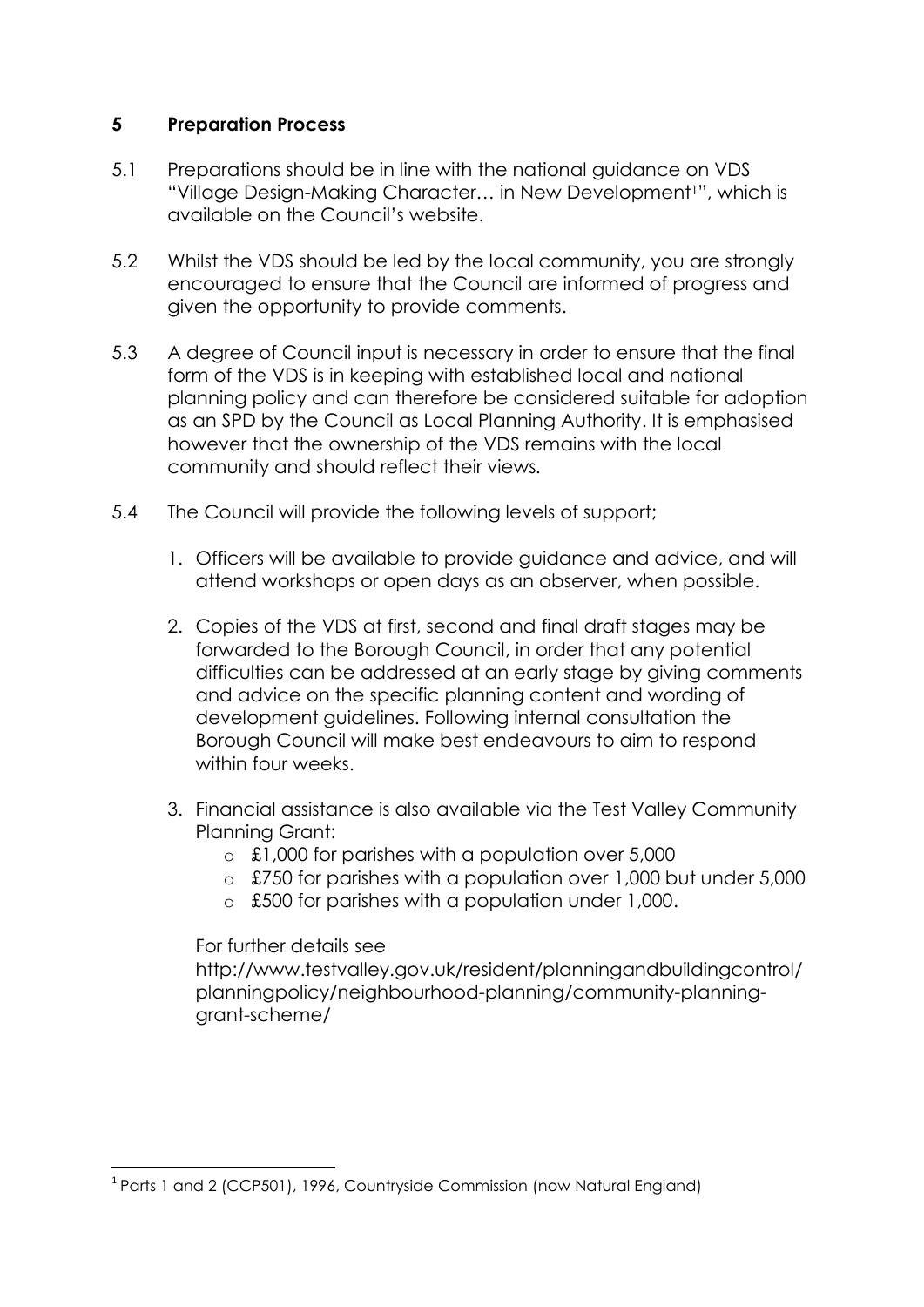- 5.5 An application for funding can be submitted at any time during the VDS preparation process for costs that are still to be met. It will be for parishes to determine how they wish to apply any funding that is available and additional spending above the grant level is for the parish to determine and finance. The programme for producing a VDS should be agreed between the Council and the parish.
- 5.6 Costs may be dependent upon the number of copies to be printed, although this is difficult to estimate the requirement in general terms and this in part is for the parish to determine. This can be a matter for consideration with the Borough Council once a VDS is to be considered for adoption.

#### **6 Adoption as a Supplementary Planning Document**

- 6.1 The adoption of the VDS by the Council as an SPD will be considered where it is in a form which would contribute to a higher quality of development and is in compliance with local and national planning policy. This will enable weight to be given to the VDS in the consideration of planning applications in terms of village design issues and maintaining local character*;* as it will treated as a material consideration and part of the Council's planning policies.
- 6.2 The VDS will be first considered by Council's Cabinet for adoption as SPD before being recommended to the next Council meeting for consideration for formal adoption.
- 6.3 An officer will prepare a report which assesses the VDS in this context with a recommendation. Should it be adopted then it will form part of the Borough Council's planning policy for the village/parish.

#### **7 Review of existing VDS**

- 7.1 Once adopted, a VDS should be in a form which allows it to be appropriate for planning purposes for many years. In the long term should changed circumstances lead to a potential review being considered, then this can be an issue for discussion between the Parish Council and the Council.
- 7.2 If a review is required for an element of the VDS, these should be highlighted using the existing document so that the changes can be easily identified by consultees and the Council, but the opportunity should be allowed for representations to be made on the VDS as a whole.